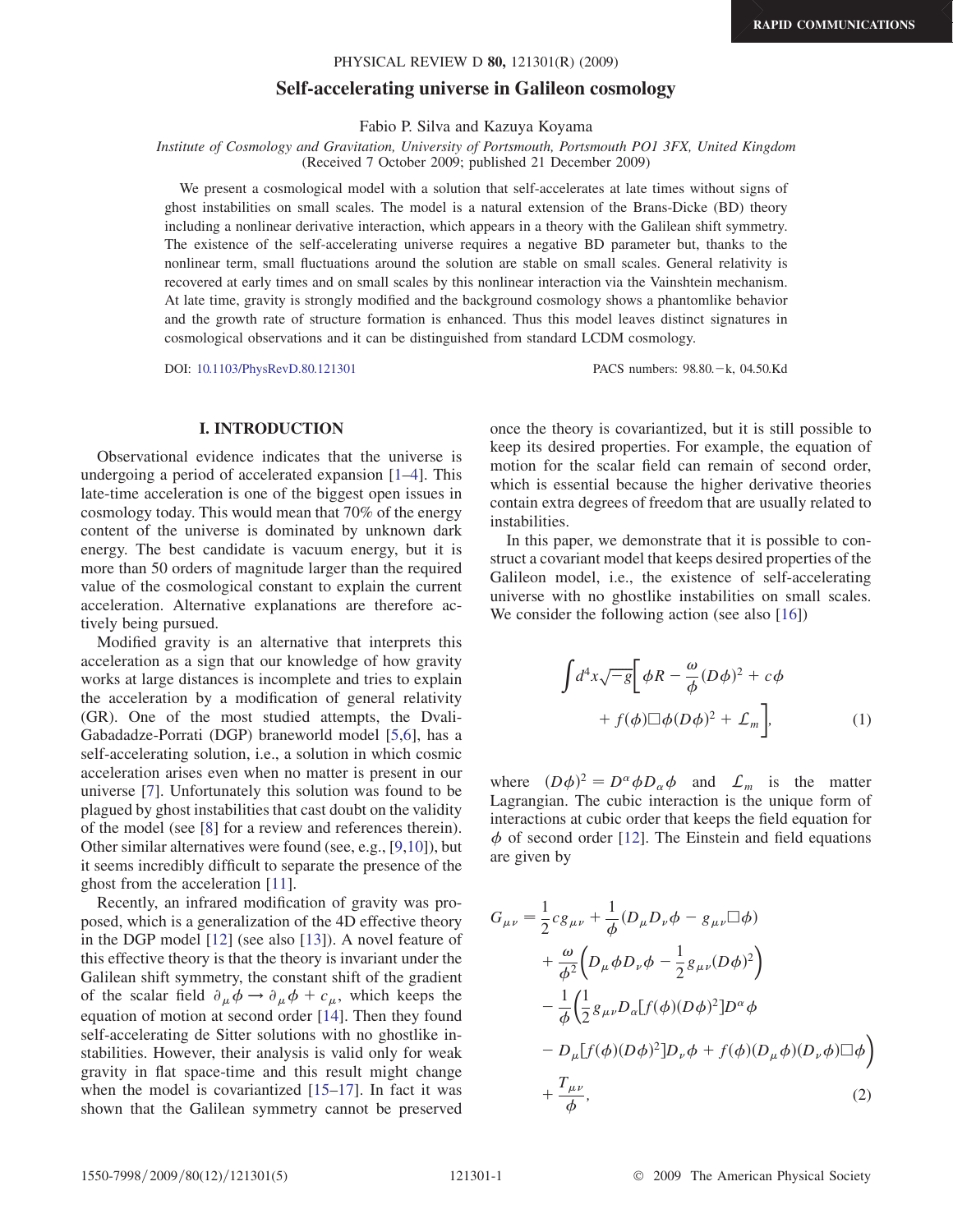$$
\frac{3+2\omega}{\phi} \Box \phi - c + 2f(\phi)[(D_{\mu}D_{\nu}\phi)(D^{\mu}D^{\nu}\phi) - (\Box \phi)^{2}
$$

$$
+ R_{\mu\nu}D^{\mu}\phi D^{\nu}\phi] + \frac{1}{\phi}[D_{\mu}[f(\phi)(D\phi)^{2}]D^{\mu}\phi
$$

$$
+ f(\phi)\Box \phi (D\phi)^{2}] + f''(\phi)(D\phi)^{4}
$$

$$
+ 4f'(\phi)D_{\mu}\phi D_{\nu}\phi D^{\mu}D^{\nu}\phi = \frac{T^{\mu}_{\mu}}{\phi}, \qquad (3)
$$

<span id="page-1-0"></span>where  $T_{\mu\nu}$  is the energy-momentum tensor for matter.

### **II. BACKGROUND COSMOLOGY** II. BACKGROUND COSMOLOGY CO

We found that the simplest choice of  $f$  to obtain the selfaccelerated universe is given by  $f(\phi) = 1/M^2 \phi^2$ , where M is the parameter of the model. We can also redefine  $c$  as  $c = -2\Lambda$  so that it acts like a cosmological constant. For Friedmann-Robertson-Walker space-time, the Einstein and field equations, ([2](#page-1-0)) and [\(3\)](#page-0-0), give

<span id="page-1-2"></span><span id="page-1-1"></span>
$$
3H^{2} = -3HP + \frac{1}{M^{2}}[3HP^{3} + P^{4}] + \frac{\omega}{2}P^{2} + \Lambda + \frac{\rho}{\phi},
$$
\n(4)

$$
2\dot{H} + 3H^2 = -2HP - \dot{P} - P^2 + \frac{1}{M^2}P^2\dot{P} - \frac{\omega}{2}P^2 + \Lambda - \frac{p}{\phi},
$$
 (5)

$$
\left(1 + \frac{2\omega}{3}\right)(\dot{P} + P^2 + 3HP) - \frac{2}{3M^2}[-6HP(\dot{P} + P^2) - 9H^2P^2 - 3HP^2 - \frac{5}{2}(\dot{P} + P^2)P^2 + \frac{3}{2}HP^3 + 2P^4\right] = \frac{2}{3}\Lambda + \frac{\rho - 3p}{3\phi},\tag{6}
$$

<span id="page-1-4"></span>where H is the Hubble parameter,  $\rho$  is the energy density,  $p$ is the pressure, and  $P = \dot{\phi}/\phi$ .

<span id="page-1-3"></span> $\frac{1}{2}$ .  $\frac{1}{2}$  solutions solutions solutions solutions solutions solutions solutions solutions solutions solutions solutions. A self-accelerating solution can be found by putting  $\Lambda = \rho = p = 0$  and searching for a solution with  $\dot{H} =$  $\dot{P} = 0$ . From Eq. [\(5\)](#page-1-1) one can easily show that this solution must satisfy

$$
\mathbf{x} = \frac{P}{H} = \left(-1 \pm \sqrt{-\frac{3\omega}{2} - 2}\right) \frac{1}{1 + \frac{\omega}{2}}.\tag{7}
$$

For this solution to exist, the Brans-Dicke (BD) parameter must satisfy  $\omega < -4/3$ . The Friedmann and field equations now yield

$$
H^{2} = M^{2} \frac{3(1 + \mathbf{x} - \omega \mathbf{x}^{2}/6)}{\mathbf{x}^{3}(3 + \mathbf{x})}.
$$
 (8)

This is a self-accelerating de Sitter solution in which the linear terms are equated by the nonlinear terms coming from the cubic interaction in Eq. ([6](#page-1-2)). Given that  $H^2$  has to be positive, we have to pick the negative sign branch in Eq. ([7\)](#page-1-3). In order to describe the acceleration today, M should be fine-tuned  $M \sim H_0$  where  $H_0$  is the presentday Hubble parameter.

To recover GR at early times  $P$  should be smaller than H. In fact, GR is recovered if  $P = 0$ . This is realized at high energies when the nonlinear terms in the field equation dominate over the linear term. In this case, from Eqs. ([4](#page-1-4))–[\(6\)](#page-1-2), we get  $P = M/\sqrt{3} \sim H_0 \ll H$  and we indeed recover the GR solution. This is a cosmological version of the Vainshtein mechanism to screen the scalar field [[16](#page-4-13)].

### **C.** Numerical solutions C. Numerical solutions

We can solve Eqs. [\(5](#page-1-1)) and [\(6](#page-1-2)) numerically with appropriate initial conditions. Throughout the paper, a flat cosmology is assumed, but the inclusion of spatial curvature is straightforward. We set initial conditions at matter domination era and found the appropriate set of initial conditions in order to get acceleration at present time [defined by  $\Omega_m(t_0) = \rho(t_0)/3H(t_0)^2 \phi(t_0) = 0.3$  as an example]. Note that Newton's constant is given by  $8\pi G = 1/\phi(t_i)$  in this model where  $t_i$  is the initial time in the matter dominated era. We obtained cosmological solutions that mimic LCDM, i.e., the scalar field becomes important at late times and the universe enters a period of accelerated expansion, approaching the self-accelerating solution. We also observed that whenever  $P(t_i)$  is appropriately small,  $P(t_i) \ll H(t_i)$ , the result is insensitive to the initial value of  $P(t_i)$ . In order to have  $\Omega_m(t_0) = 0.3$  today, the parameter M must be fine-tuned as  $M = 0.15H_0$  for  $\omega = -50$  and  $M = 0.024H_0$  for  $\omega = -500$ . The contributions of P in Eq. ([4](#page-1-4)) can be combined into an effective dark energy, such

<span id="page-1-5"></span>

FIG. 1 (color online). The effective equation of state  $w_{\text{eff}}$  as a function of redshift for various values of the Brans-Dicke parameter.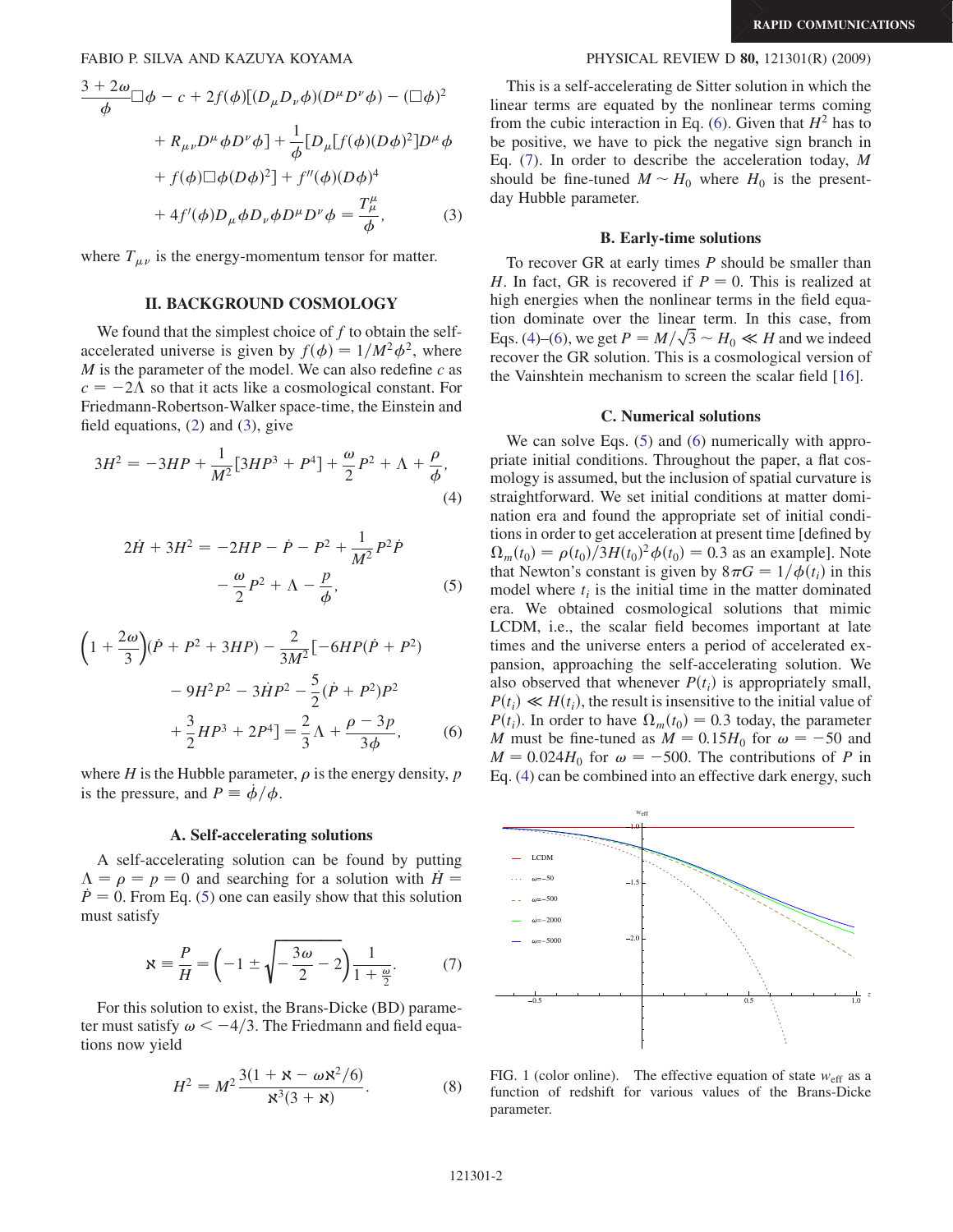### SELF-ACCELERATING UNIVERSE IN GALILEON COSMOLOGY PHYSICAL REVIEW D 80, 121301(R) (2009)

<span id="page-2-0"></span>

FIG. 2 (color online). The comoving distance  $r(z)$  as a function of redshift for different values of  $\omega$ .

that the Friedmann equation takes the form  $H^2 = (8\pi G) \times$  $(\rho + \rho_{\text{eff}})/3$ . This allows us to plot the effective equation of state,  $w_{\text{eff}}$ , of this effective dark energy for different values of the BD parameter as a function of redshift (Fig. [1](#page-1-5)). We also computed the comoving distance  $r(z) =$  $\int z \frac{dz'}{H(z')}$ , which is plotted in Fig. [2.](#page-2-0) Because of the phantomlike behavior  $w_{\text{eff}} < -1$ , the distance is larger than in LCDM.

## III. PERTURBATIONS

We now study the stability of the model against small perturbations  $\phi \to \phi(1 + \varphi)$ . To do this we expand the field equation ([6\)](#page-1-2) at linear order. We consider perturbations on small scales where we can neglect the expansion of the universe and the effect of metric perturbations. The evolution equation for  $\varphi$  becomes

$$
d_t(t)\ddot{\varphi} + d_x(t)\nabla^2 \varphi = 0, \qquad (9)
$$

<span id="page-2-2"></span>where

$$
d_t(t) = 3 + 2\omega + \frac{1}{M^2} \left[ 12H \frac{\dot{\phi}}{\phi} + 2\frac{\dot{\phi}^2}{\phi^2} + 3\frac{\dot{\phi}^4}{M^2 \phi^4} \right], (10)
$$

$$
d_x(t) = 3 + 2\omega + \frac{1}{M^2} \bigg[ 4\frac{\ddot{\phi}}{\phi} + 8H\frac{\dot{\phi}}{\phi} - 2\frac{\dot{\phi}^2}{\phi^2} - \frac{\dot{\phi}^4}{M^2\phi^4} \bigg].
$$
\n(11)

In the usual BD theory, if the BD parameter is smaller than  $-3/2$ , then  $d_t$  is negative and  $\varphi$  becomes a ghost. In our model, the nonlinear interaction term changes the sign of  $d_t$ . We found that as long as P is positive,  $d_t$  and  $d_x$  are positive at all times. This can be realized if  $\omega < -2$  [see Eq. [\(7](#page-1-3))]. One can also calculate the sound speed of these perturbations,  $c_s^2 = d_x/d_t$ . At early times, the terms proportional to *H* dominate and thus  $c_s^2 = 2/3$ , which is subluminal. The behavior of  $c_s(t)$  for the background solutions discussed above can be found in Fig. [3.](#page-2-1) The

<span id="page-2-1"></span>

FIG. 3 (color online). Plot of  $c_s$  as a function of redshift for various values of the Brans-Dicke parameter. As can be seen during the transition to the accelerating phase the perturbations go superluminal for  $\omega \le -190$ .

fluctuations can be superluminal for large  $|\omega|$  at the transition from the matter dominated era to the accelerating phase and this would impose an upper bound for  $|\omega|$ .

### **B.** Growth factor

 $\mathbf{B}$ . Growth factor factor  $\mathbf{B}$ The evolution equation for the cold dark matter overdensity  $\delta$  is given by

$$
\ddot{\delta} + 2H\dot{\delta} = \frac{\nabla^2}{a^2} \Psi,\tag{12}
$$

where the perturbed line element is given by  $ds^2 = -(1 +$  $2\Psi)dt^2 + a(t)^2(1+2\Phi)\delta_{ij}dx^i dx^j$ . On small scales, the Einstein equations [\(2](#page-1-0)) give

$$
\Phi + \Psi = -\varphi,\tag{13}
$$

$$
\frac{\nabla^2}{a^2}\Phi = -\frac{1}{2\phi}\rho\delta - \frac{1}{2}\left(1 - \frac{P^2}{M^2}\right)\frac{\nabla^2}{a^2}\varphi.
$$
 (14)

These can be combined with the field equation [from [\(9\)](#page-2-2)]

$$
d_x(t)\frac{\nabla^2}{a^2}\varphi = -\frac{1}{\phi}\left(1 + \frac{P^2}{M^2}\right)\rho\,\delta,\tag{15}
$$

where we use the quasistatic approximations and neglected the time derivative term. Then the equation for  $\delta$  is obtained as

$$
\ddot{\delta} + 2H\dot{\delta} = 4\pi G_{\rm eff} \rho \delta, \qquad (16)
$$

$$
4\pi G_{\rm eff} = \left[1 + \left(1 + \frac{P^2}{M^2}\right)^2 \frac{1}{d_x}\right] \frac{1}{2\phi}.
$$
 (17)

The effective Newton's constant  $G_{\text{eff}}$  is close to G at early times but it becomes larger at late times. This is because the scalar mode  $\varphi$  gives an additional attractive force. We should note that this is opposite to the DGP self-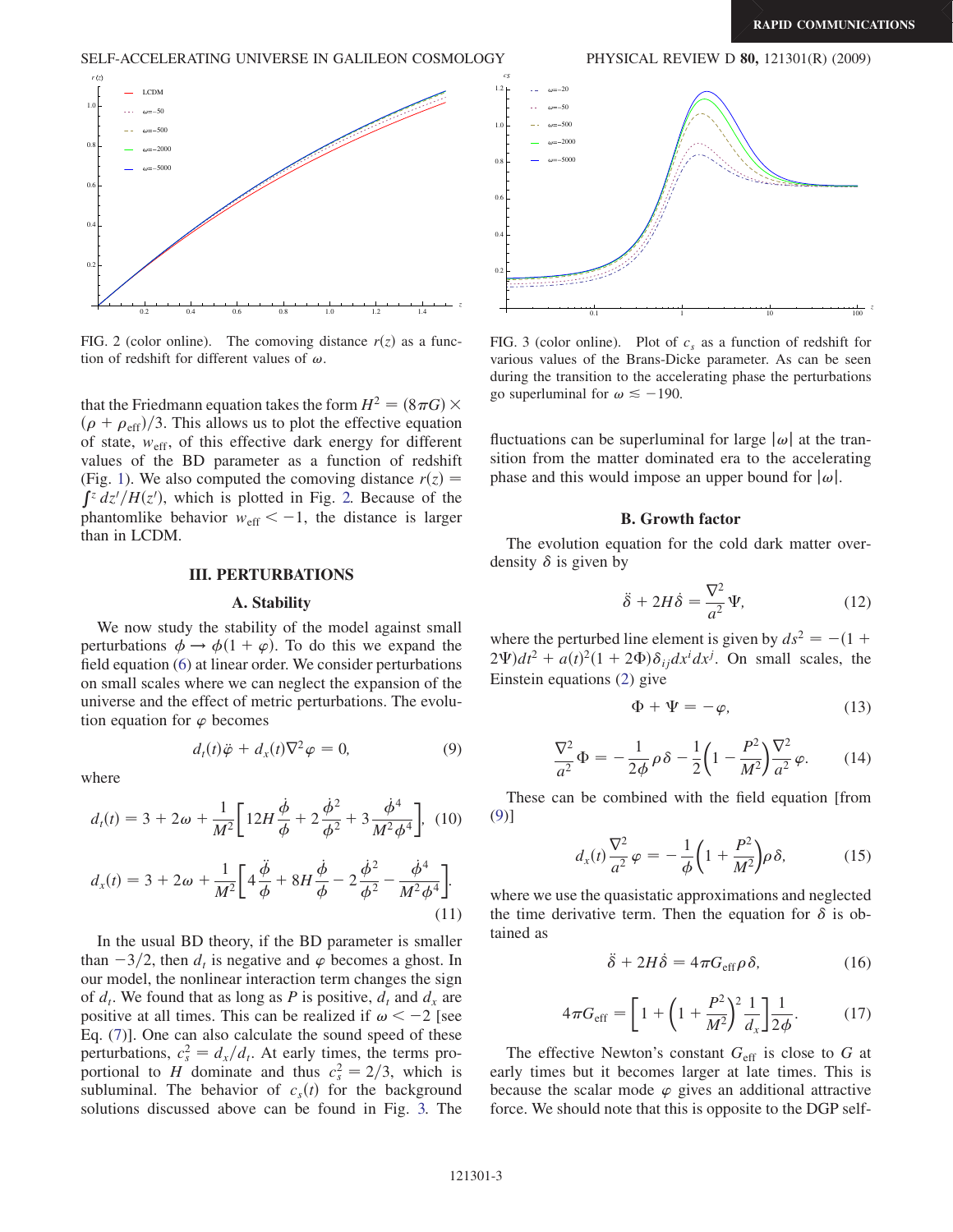<span id="page-3-1"></span>

FIG. 4 (color online). The growth rate  $\delta/a$  as a function of redshift for different values of the BD parameter,  $\omega$ .

accelerating solutions where the effective Newton constant is smaller due to the fact that the scalar mode is a ghost and it mediates a repulsive force. Solving the evolution equation numerically we obtained the growth factor  $\delta/a$  as is shown in Fig. [4.](#page-3-1) Because of the enhancement of Newton's constant, the growth rate is enhanced compared with the LCDM case.

## IV. DISCUSSION

By including a cubic order derivative interaction in the action for the Brans-Dicke theory, inspired by the DGP effective action and the Galileon model [[12](#page-4-8)], we found a self-accelerating solution with no signs of ghost instabilities on small scales. This solution exists if the BD parameter is smaller than  $-2$ . Whenever the condition  $H \gg \dot{\phi}/\phi > 0$  is satisfied initially, the resultant solutions are insensitive to the initial conditions for the scalar field. In order to get the observed acceleration, the parameter M needs to be fine-tuned,  $M \sim H_0$ . A remarkable property of this cubic interaction is that it helps to recover GR at high energies. At high energies, this cubic interaction term ensures  $\dot{\phi}/\phi \sim M \ll H$ . This is a cosmological version of the so-called Vainshtein mechanism [\[16\]](#page-4-13)

The kinetic terms for small fluctuations on small scales,  $d_t$  and  $d_x$ , are positive, indicating that the model is free of ghost and tachyonic instabilities. The cubic interaction again plays a crucial role here. Without the cubic interaction, the fluctuations would be a ghost if  $\omega < -4/3$ , but the cubic interaction gives an additional contribution to the kinetic term for the fluctuations that changes the sign of the kinetic terms. The sound speed can exceed one depending

### FABIO P. SILVA AND KAZUYA KOYAMA PHYSICAL REVIEW D 80, 121301(R) (2009)

on model parameters, and this superluminality would impose constraints on the model parameters  $\omega$  and M. We should note that there is the issue of superluminal propagations in the DGP and Galileon model too, but this only occurs for large enough values of the parameter  $|\omega|$  in our model. The full study of cosmological perturbations is necessary to ensure the stability of the model on horizon scales, and this is an important open issue.

At late times, gravity is strongly modified. This raises a question of whether it is possible to evade the strong constraints on the deviation from GR such as the solar system tests. Again the cubic interaction term comes to the rescue. On small scales, including the nonlinear term, the equation for  $\varphi$  looks like

$$
\frac{d_x}{a^2} \nabla^2 \varphi + \frac{2}{a^4 M^2} [(\nabla_i \nabla_j \varphi)^2 - (\nabla^2 \varphi)^2]
$$
  
= 
$$
-\frac{\rho}{\phi} \left( 1 + \frac{P^2}{M^2} \right) \delta,
$$

where  $\varphi \ll 1$ . This is the same equation as the one for the brane bending mode in the DGP model (see [[18\]](#page-4-14)). For a static spherically symmetric source, it has been shown that GR is recovered on small scales  $r < r_*$  where the Vainshtein radius  $r_*$  is given by  $r_*^3 \sim r_g/M^2 d_x^2$ , where  $r_g$ is the Schwarzschild radius of the source. Since  $M^{-1}$  is larger than the cosmological horizon scales, the Vainshtein radius is sufficiently large to recover GR and evade solar system constraints, but a small deviation from GR could be tested in future experiments.

In summary, the inclusion of the cubic interaction in the BD theory provides surprisingly rich phenomenology. It is then important to study the effects of the other higher order interactions discussed in [[12](#page-4-8)]. Moreover, since the Galilean symmetry is lost in the covariant version of the theory, there is no way to prevent higher order interactions from being generated and it is crucial to find a way to control these terms. This is related to the strong coupling problem, which constitutes yet another problem in the DGP model. This remains an open issue.

## ACKNOWLEDGMENTS

F. P. S. was supported by Fundação para a Ciência e a Tecnologia (Portugal), with Contract No. SFRH/BD/ 27249/2006. K. K. was supported by ERC, RCUK, and STFC. K. K. would like to thank Justin Khoury and Wayne Hu for discussions.

- <span id="page-3-0"></span>[1] A. G. Riess et al. (Supernova Search Team), Astron. J. 116, 1009 (1998).
- [2] S. Perlmutter *et al.* (Supernova Cosmology Project), Astrophys. J. 517, 565 (1999).